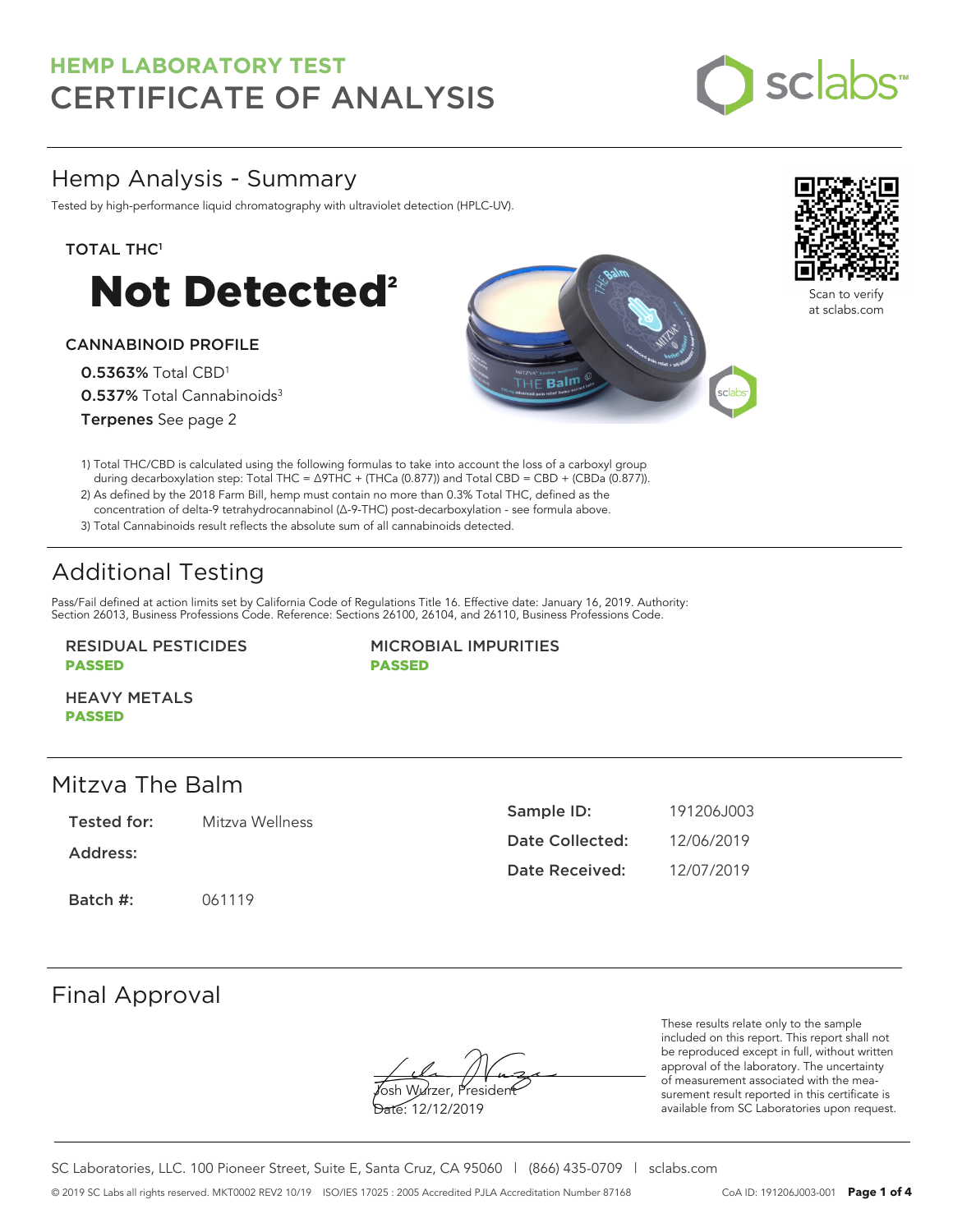

| Sample Name:        | Mitzva The Balm   |
|---------------------|-------------------|
| LIMS Sample ID:     | 191206J003        |
| Batch #:            | 061119            |
| Source Metrc ID(s): |                   |
|                     |                   |
|                     |                   |
| Sample Type:        | Infused, Topical  |
| Batch Count:        |                   |
| Sample Count:       |                   |
| Unit Mass:          | 60 Grams per Unit |
| Serving Mass:       |                   |
| Density:            |                   |

#### **Moisture Test Results**

Moisture

#### **Cannabinoid Test Results 12/12/2019**

Cannabinoid analysis utilizing High Performance Liquid Chromatography (HPLC, QSP 5-4-4-4)

**Results (%)**

|                                     | mg/g                      | %         | $LOD / LOQ$ mg/g |
|-------------------------------------|---------------------------|-----------|------------------|
| Δ9THC                               | <b>ND</b>                 | <b>ND</b> | 0.0009 / 0.003   |
| $\triangle$ 8THC                    | <b>ND</b>                 | <b>ND</b> | 0.0009 / 0.003   |
| <b>THCa</b>                         | <b>ND</b>                 | <b>ND</b> | 0.0009 / 0.003   |
| <b>THCV</b>                         | <b>ND</b>                 | <b>ND</b> | 0.0004 / 0.001   |
| <b>THCVa</b>                        | <b>ND</b>                 | <b>ND</b> | 0.0013 / 0.004   |
| <b>CBD</b>                          | 5.363                     | 0.5363    | 0.0009 / 0.003   |
| CBDa                                | <b>ND</b>                 | <b>ND</b> | 0.0009 / 0.003   |
| <b>CBDV</b>                         | 0.007                     | 0.0007    | 0.0004 / 0.001   |
| <b>CBDVa</b>                        | <b>ND</b>                 | <b>ND</b> | 0.0003 / 0.001   |
| <b>CBG</b>                          | <b>ND</b>                 | ND        | 0.001 / 0.003    |
| <b>CBGa</b>                         | <b>ND</b>                 | <b>ND</b> | 0.0008 / 0.002   |
| <b>CBL</b>                          | <b>ND</b>                 | <b>ND</b> | 0.0021 / 0.006   |
| <b>CBN</b>                          | <b>ND</b>                 | <b>ND</b> | 0.0009 / 0.003   |
| <b>CBC</b>                          | <b>ND</b>                 | <b>ND</b> | 0.0011 / 0.003   |
| <b>CBCa</b>                         | $<$ LOQ                   | $<$ LOQ   | 0.0015 / 0.005   |
| <b>Sum of Cannabinoids:</b>         | 5.370                     | 0.537     | 322.200 mg/Unit  |
| Total THC (Δ9THC+0.877*THCa)        | <b>ND</b>                 | ND        | <b>ND</b>        |
| Total CBD (CBD+0.877*CBDa)          | 5.363                     | 0.5363    | 321.780 mg/Unit  |
| ∆9THC per Unit<br>∆9THC per Serving | Action Limit mg<br>1000.0 | Pass      | ND               |

#### **Batch Photo**



SC Laboratories, LLC 100 Pioneer Street, Suite E Santa Cruz, CA 95060 (866) 435-0709 | sclabs.com

| Date Collected: | 12/06/2019      |  |
|-----------------|-----------------|--|
| Date Received:  | 12/07/2019      |  |
| Tested for:     | Mitzva Wellness |  |
| License #:      |                 |  |
| Address:        |                 |  |
| Produced by:    |                 |  |
| License #:      |                 |  |
| Address:        |                 |  |
|                 |                 |  |
|                 |                 |  |

#### **Terpene Test Results 12/12/2019**

Terpene analysis utilizing Gas Chromatography - Flame Ionization Detection (GC - FID)

|                                     | mg/g      | %         | LOD / LOQ mg/g |
|-------------------------------------|-----------|-----------|----------------|
| <b>2</b> Pinene                     | 4.626     | 0.4626    | 0.022 / 0.067  |
| Camphene                            | 6.60      | 0.660     | 0.027 / 0.08   |
| Sabinene                            | <b>ND</b> | <b>ND</b> | 0.027 / 0.082  |
| <b>2</b> Pinene                     | $<$ LOQ   | $<$ LOQ   | 0.027 / 0.081  |
| Myrcene                             | 6.274     | 0.6274    | 0.027 / 0.082  |
| <sup>2</sup> Phellandrene           | 0.211     | 0.0211    | 0.037 / 0.111  |
| 3 Carene                            | 3.529     | 0.3529    | 0.029 / 0.087  |
| <b>7</b> Terpinene                  | 3.85      | 0.385     | 0.03 / 0.09    |
| Limonene                            | 4.167     | 0.4167    | 0.013 / 0.039  |
| Eucalyptol                          | 6.780     | 0.6780    | 0.021 / 0.063  |
| Ocimene                             | 0.200     | 0.0200    | 0.028 / 0.085  |
| <b>7</b> Terpinene                  | $<$ LOQ   | $<$ LOQ   | 0.03 / 0.09    |
| Sabinene Hydrate                    | <b>ND</b> | <b>ND</b> | 0.018 / 0.054  |
| Fenchone                            | <b>ND</b> | <b>ND</b> | 0.03 / 0.092   |
| Terpinolene                         | 6.271     | 0.6271    | 0.022 / 0.067  |
| Linalool                            | 7.137     | 0.7137    | 0.019 / 0.058  |
| Fenchol                             | <b>ND</b> | <b>ND</b> | 0.023 / 0.069  |
| (-)-Isopulegol                      | <b>ND</b> | <b>ND</b> | 0.013 / 0.04   |
| Camphor                             | <b>ND</b> | <b>ND</b> | 0.054 / 0.163  |
| Isoborneol                          | <b>ND</b> | <b>ND</b> | 0.033 / 0.101  |
| Borneol                             | <b>ND</b> | <b>ND</b> | 0.048 / 0.146  |
| Menthol                             | <b>ND</b> | <b>ND</b> | 0.022 / 0.067  |
| Terpineol                           | 0.077     | 0.0077    | 0.022 / 0.068  |
| Nerol                               | <b>ND</b> | <b>ND</b> | 0.023 / 0.068  |
| R-(+)-Pulegone                      | <b>ND</b> | <b>ND</b> | 0.022 / 0.068  |
| Geraniol                            | <b>ND</b> | <b>ND</b> | 0.017 / 0.05   |
| Geranyl Acetate                     | $<$ LOQ   | $<$ LOQ   | 0.016 / 0.048  |
| <b>7 Cedrene</b>                    | <b>ND</b> | <b>ND</b> | 0.017 / 0.051  |
| <b>2 Caryophyllene</b>              | 4.306     | 0.4306    | 0.018 / 0.054  |
| <b>7 Humulene</b>                   | 0.267     | 0.0267    | 0.013 / 0.038  |
| Valencene                           | <b>ND</b> | <b>ND</b> | 0.008 / 0.023  |
| Nerolidol                           | 3.675     | 0.3675    | 0.035 / 0.106  |
| Caryophyllene Oxide                 | $<$ LOQ   | $<$ LOQ   | 0.028 / 0.084  |
| Guaiol                              | <b>ND</b> | <b>ND</b> | 0.022 / 0.066  |
| Cedrol                              | <b>ND</b> | <b>ND</b> | 0.029 / 0.086  |
| <b>7</b> Bisabolol                  | 2.096     | 0.2096    | 0.017 / 0.051  |
| <b>Total Terpene Concentration:</b> | 60.066    | 6.0066    |                |

#### Sample Certification

California Code of Regulations Title 16 Effect Date January 16, 2019<br>Authority: Section 26013, Business and Professions Code.<br>Reference: Sections 26100, 26104 and 26110, Business and Professions Code.



Josh Wurzer, President Date: 12/12/2019

© 2019 SC Labs all rights reserved. MKT0002 REV2 10/19 ISO/IES 17025 : 2005 Accredited PJLA Accreditation Number 87168 CoA ID: 191206J003-001 **Page 2 of 4**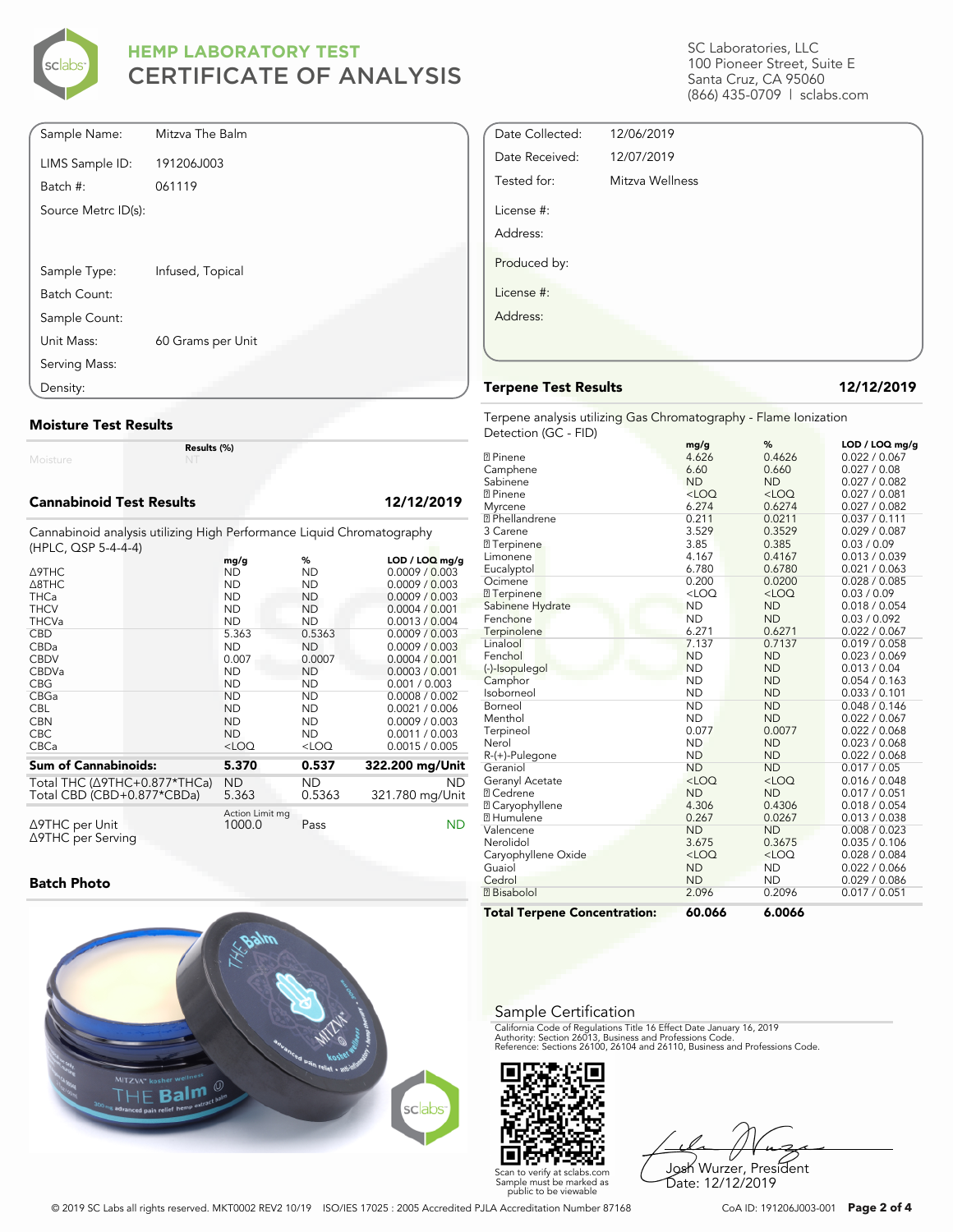

| Sample Name:        | Mitzva The Balm   |
|---------------------|-------------------|
| LIMS Sample ID:     | 191206J003        |
| Batch #:            | 061119            |
| Source Metrc ID(s): |                   |
|                     |                   |
|                     |                   |
| Sample Type:        | Infused, Topical  |
| Batch Count:        |                   |
| Sample Count:       |                   |
| Unit Mass:          | 60 Grams per Unit |
| Serving Mass:       |                   |
| Density:            |                   |

#### SC Laboratories, LLC 100 Pioneer Street, Suite E Santa Cruz, CA 95060 (866) 435-0709 | sclabs.com

| Date Collected: | 12/06/2019      |
|-----------------|-----------------|
| Date Received:  | 12/07/2019      |
| Tested for:     | Mitzva Wellness |
| License #:      |                 |
| Address:        |                 |
| Produced by:    |                 |
| License #:      |                 |
| Address:        |                 |
|                 |                 |
|                 |                 |

## **Pesticide Test Results - Pass 12/09/2019**

Pesticide, Fungicide and plant growth regulator analysis utilizing  $H<sub>1</sub>$ 

| <b>FIFLC-Mass Spectrometry</b> |      |                     |                   |                      |  |  |
|--------------------------------|------|---------------------|-------------------|----------------------|--|--|
|                                |      | Results $(\mu g/g)$ | Action Limit µg/g | Reporting Limit µg/g |  |  |
| Abamectin                      | Pass | <b>ND</b>           | 0.3               | 0.091                |  |  |
| Bifenazate                     | Pass | <b>ND</b>           | 5.0               | 0.035                |  |  |
| Bifenthrin                     | Pass | <b>ND</b>           | 0.5               | 0.038                |  |  |
| <b>Boscalid</b>                | Pass | <b>ND</b>           | 10.0              | 0.023                |  |  |
| Etoxazole                      | Pass | <b>ND</b>           | 1.5               | 0.022                |  |  |
| Imidacloprid                   | Pass | <b>ND</b>           | 3.0               | 0.050                |  |  |
| Myclobutanil                   | Pass | <b>ND</b>           | 9.0               | 0.044                |  |  |
| Piperonylbutoxide              | Pass | $<$ RL              | 8.0               | 0.020                |  |  |
| Pyrethrins                     | Pass | <b>ND</b>           | 1.0               | 0.036                |  |  |
| Spinosad                       | Pass | <b>ND</b>           | 3.0               | 0.031                |  |  |
| Spiromesifen                   | Pass | <b>ND</b>           | 12.0              | 0.015                |  |  |
| Spirotetramat                  | Pass | <b>ND</b>           | 13.0              | 0.042                |  |  |
|                                |      |                     |                   |                      |  |  |

#### **Mycotoxin Test Results**

| Mycotoxin analysis utilizing HPLC-Mass Spectrometry |      | Results (µq/kq) Action Limit µq/kq | LOD / LOQ µq/kq |
|-----------------------------------------------------|------|------------------------------------|-----------------|
| Aflatoxin B1, B2, G1, G2<br>Ochratoxin A            | - NT |                                    |                 |

Sample Certification

California Code of Regulations Title 16 Effect Date January 16, 2019<br>Authority: Section 26013, Business and Professions Code.<br>Reference: Sections 26100, 26104 and 26110, Business and Professions Code.



Josh Wurzer, President

Scan to verify at sclabs.com Sample must be marked as public to be viewable Date: 12/12/2019